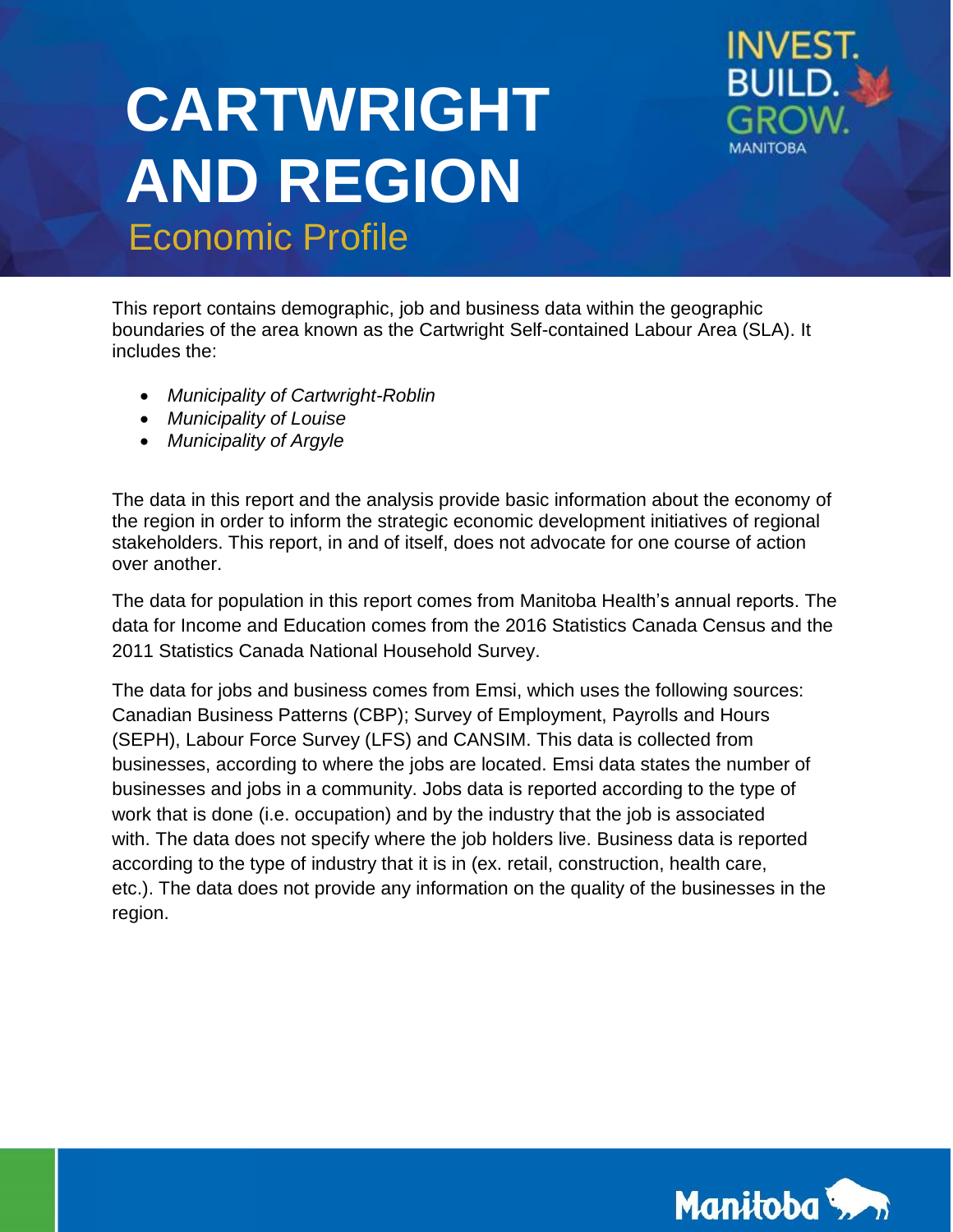## TABLE OF CONTENTS

| 1.0 |                                                                                 |  |
|-----|---------------------------------------------------------------------------------|--|
|     |                                                                                 |  |
|     | Figure 2: Population Growth in Region by Age 2014 and 2019; in Manitoba 2019  4 |  |
| 2.0 |                                                                                 |  |
|     | Figure 3: Educational Attainment Cartwright Area and Manitoba 2016 5            |  |
| 3.0 |                                                                                 |  |
|     | Figure 4: Household income Cartwright Area and Manitoba 2005 and 2015 6         |  |
| 4.0 |                                                                                 |  |
|     |                                                                                 |  |
| 5.0 |                                                                                 |  |
|     |                                                                                 |  |
|     | Figure 7: Real and Percentage Job Change by Industry Sector, 2014 - 2019  9     |  |
| 6.0 |                                                                                 |  |
|     |                                                                                 |  |
|     |                                                                                 |  |
| 7.0 |                                                                                 |  |
|     |                                                                                 |  |
|     |                                                                                 |  |
| 8.0 |                                                                                 |  |

**INVEST. BUILD. GROW.** 

**MANITOBA**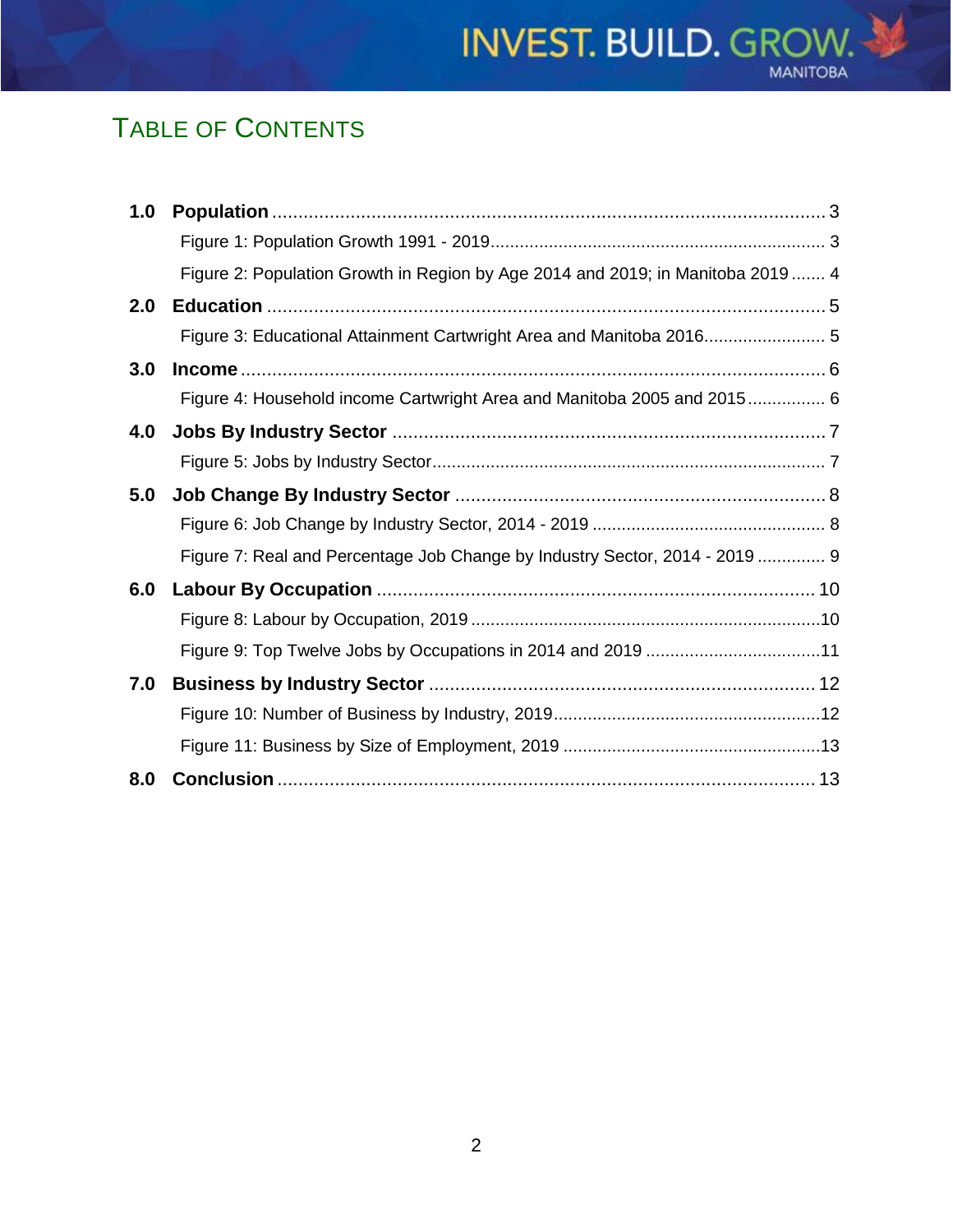## <span id="page-2-0"></span>**1.0 POPULATION**

Population growth or decline over a period of time illustrates the historical trends of a region. It is often used to indicate the region's ability to grow over time.

Figure 1 shows that:

- According to the Manitoba Health Population Report (June 2020), there were 4,108 people living in this area in 2019.
- The population of the region increased by 859 (-17.3%) from 1991 to 2019.
- The population of the region increased by 381 (+27.4%) from 2014 to 2019.

For reference, in Manitoba, the overall population increase from 2014 to 2019 was +6.4%.

<span id="page-2-1"></span>

Figure 1: Population Growth 1991 - 2019

*Data sources: Manitoba Health Population Reports: June 1, 2020, June 1, 2018, June 1 2 015; June 1, 2012; June 1, 2007; June 1, 2002; June 1, 1997; and June 1, 1992.*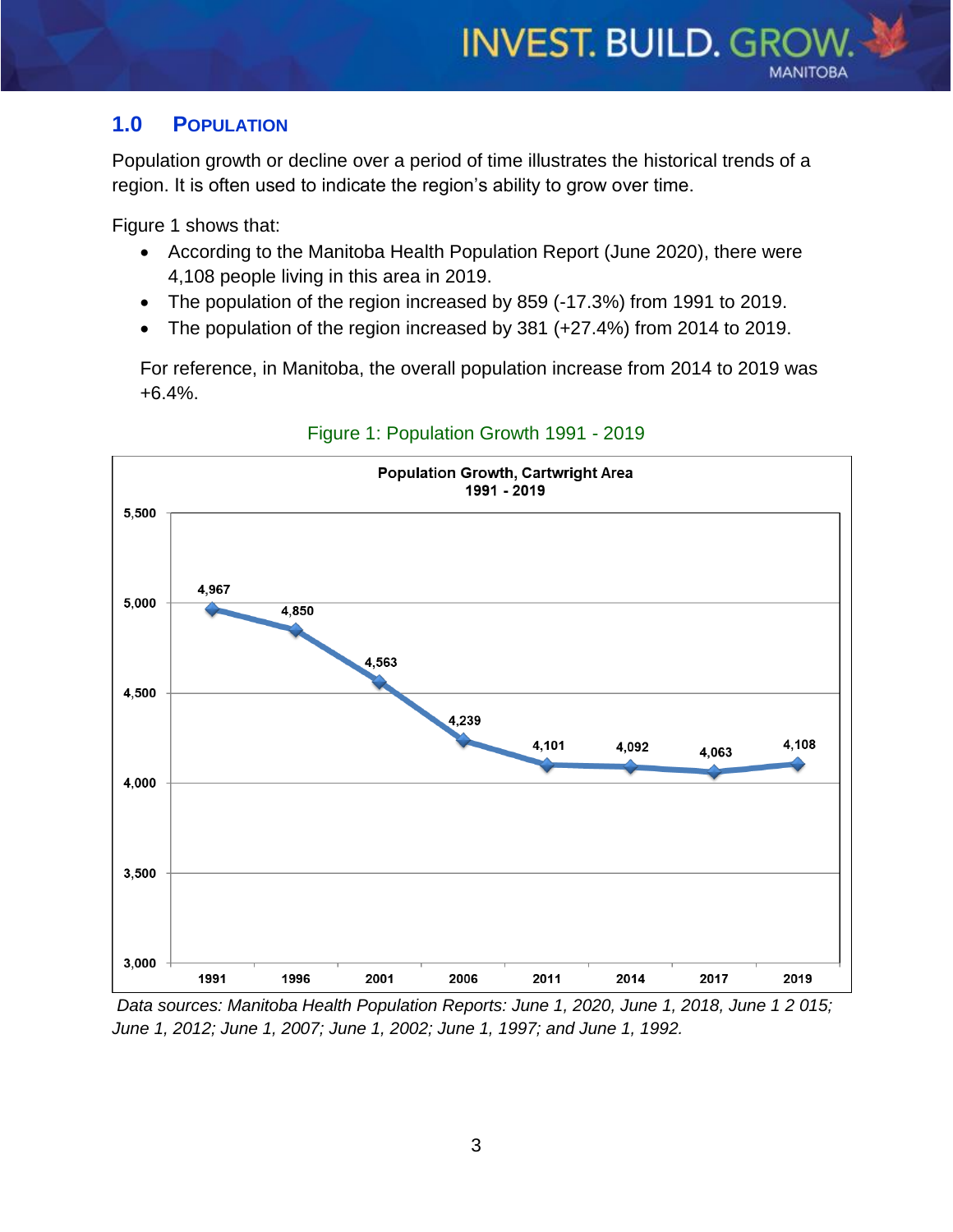Figure 2 shows that the proportion of population is this region has increased in the age the 0 to 14, 30 to 39 and 60 to 64 and 70+. The region has more people by proportion than the provincial average in the 0 to 4 and 60 to 75+ age categories. The region has fewer people by proportion in 5 to 14 and 20 to 59 age categories.

**INVEST. BUILD. GROW.** 

**MANITOBA** 

<span id="page-3-0"></span>

Figure 2: Population Growth in Region by Age 2014 and 2019; in Manitoba 2019

*Data sources: Manitoba Health Population Reports: June 1 2020; June 1, 2015*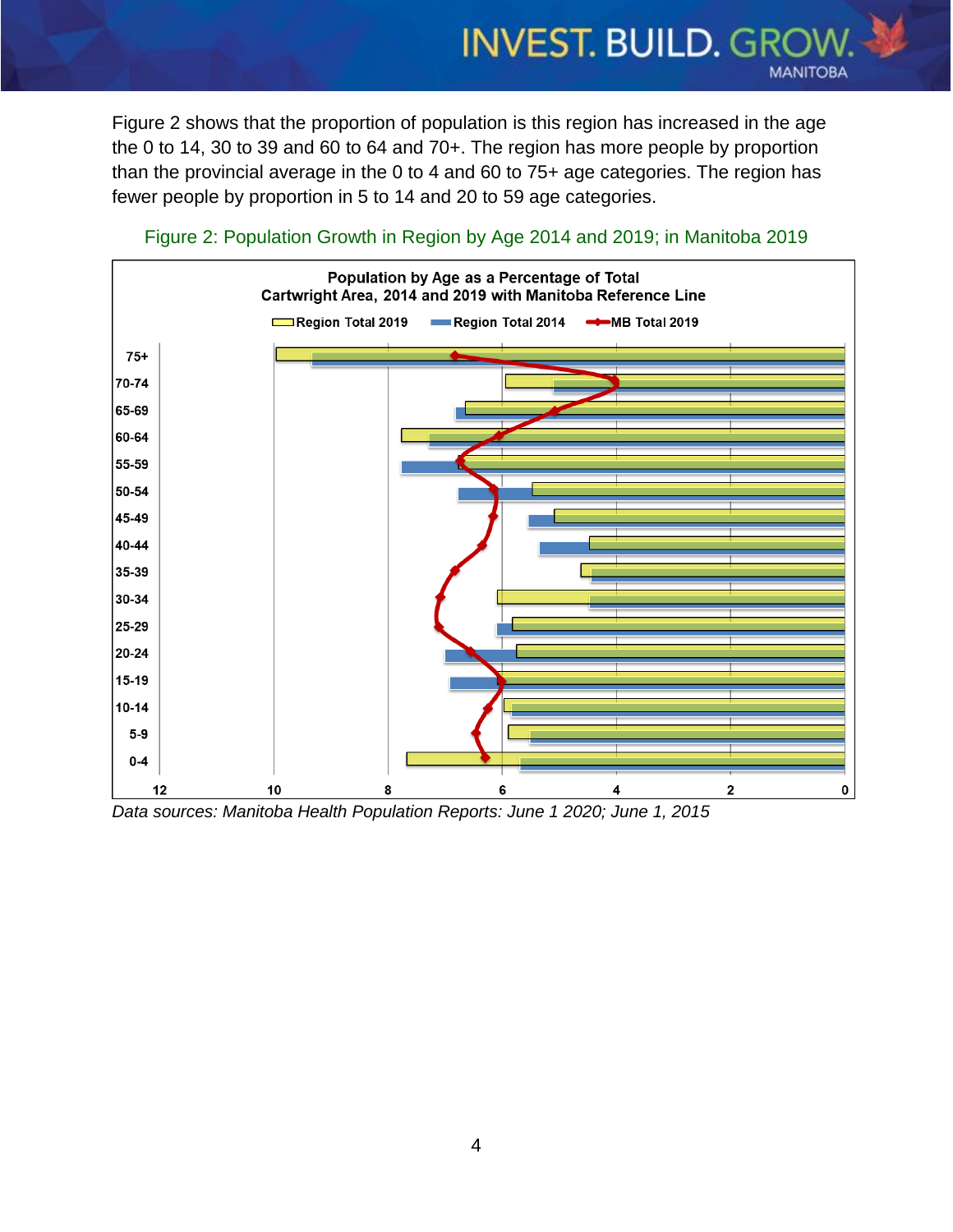## <span id="page-4-0"></span>**2.0 EDUCATION**

The education level of a region is linked to the growth of the local economy. It also determines whether the labour force will be attractive to business and industry, and may predict innovation and entrepreneurial activities.

Figure 3 shows that the Cartwright SLA has a higher proportion than Manitoba of people with **No certificate, diploma or degree** (21.1%); **High school certificate or equivalent** (32.2%); **Apprenticeship or trades certificate or diploma** (11.7%); and **College, CEGEP or other non university certificate or diploma** (20.3%)**.**

It has a lower proportion than Manitoba of people with **University certificate, diploma or degree** (14.4%).

<span id="page-4-1"></span>



*Source: Statistics Canada: 2016 Census*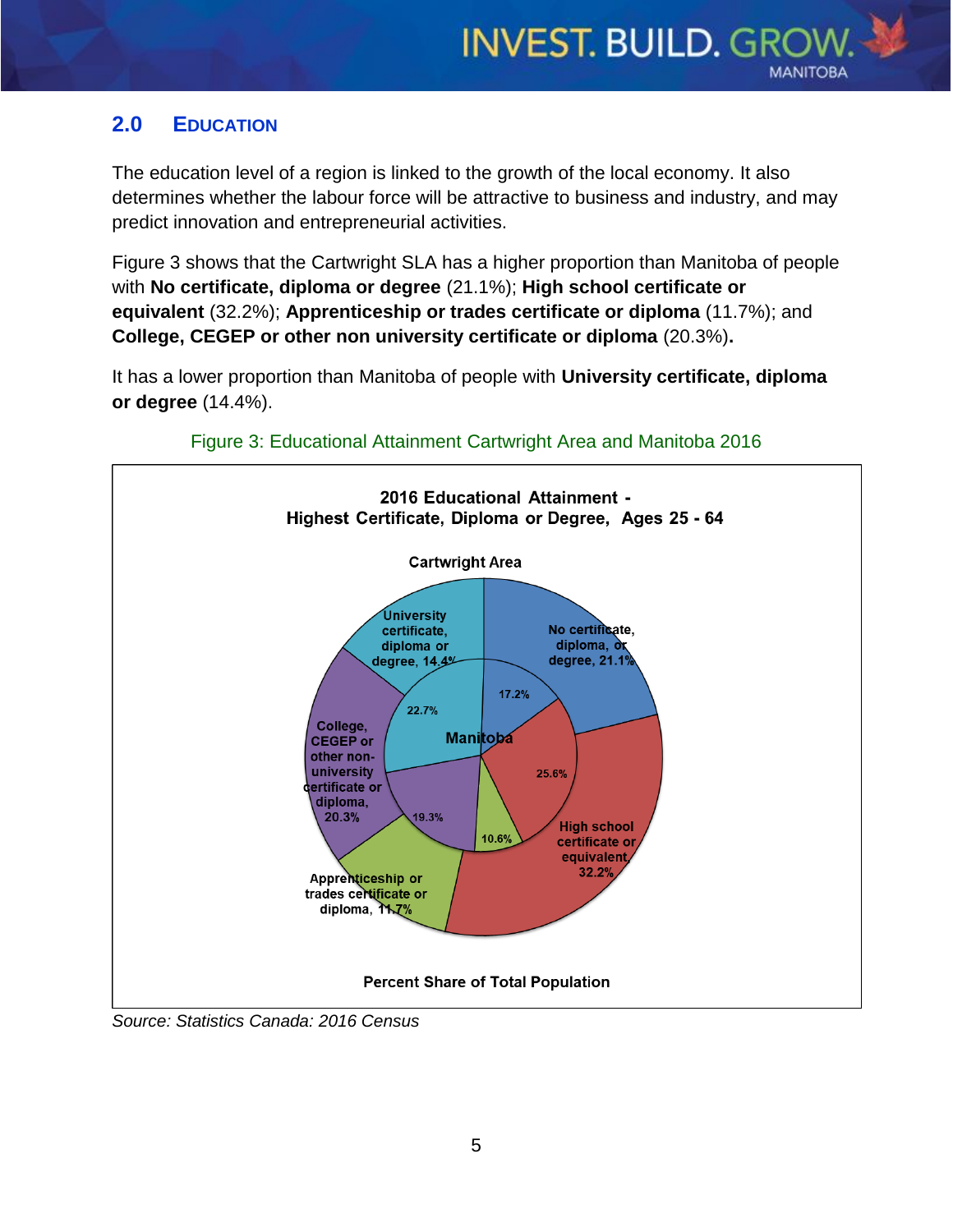### <span id="page-5-0"></span>**3.0 INCOME**

Average income is the total income from all sources of all members of a household over 15 years of age. This is often used to assess the standard of living. Household income is often linked with educational attainment, so as education attainment rises, household income also rises.

Figure 4 shows that the percentage of households in the lower income brackets has decreased. The percentage of households in the highest income brackets has increased. The percentage of households in most income brackets is similar to the provincial average.

<span id="page-5-1"></span>

#### Figure 4: Household income Cartwright Area and Manitoba 2005 and 2015

*Data source: Statistics Canada: 2006 Census; National Household Survey 2016 Note: The data for 2010 is not available.*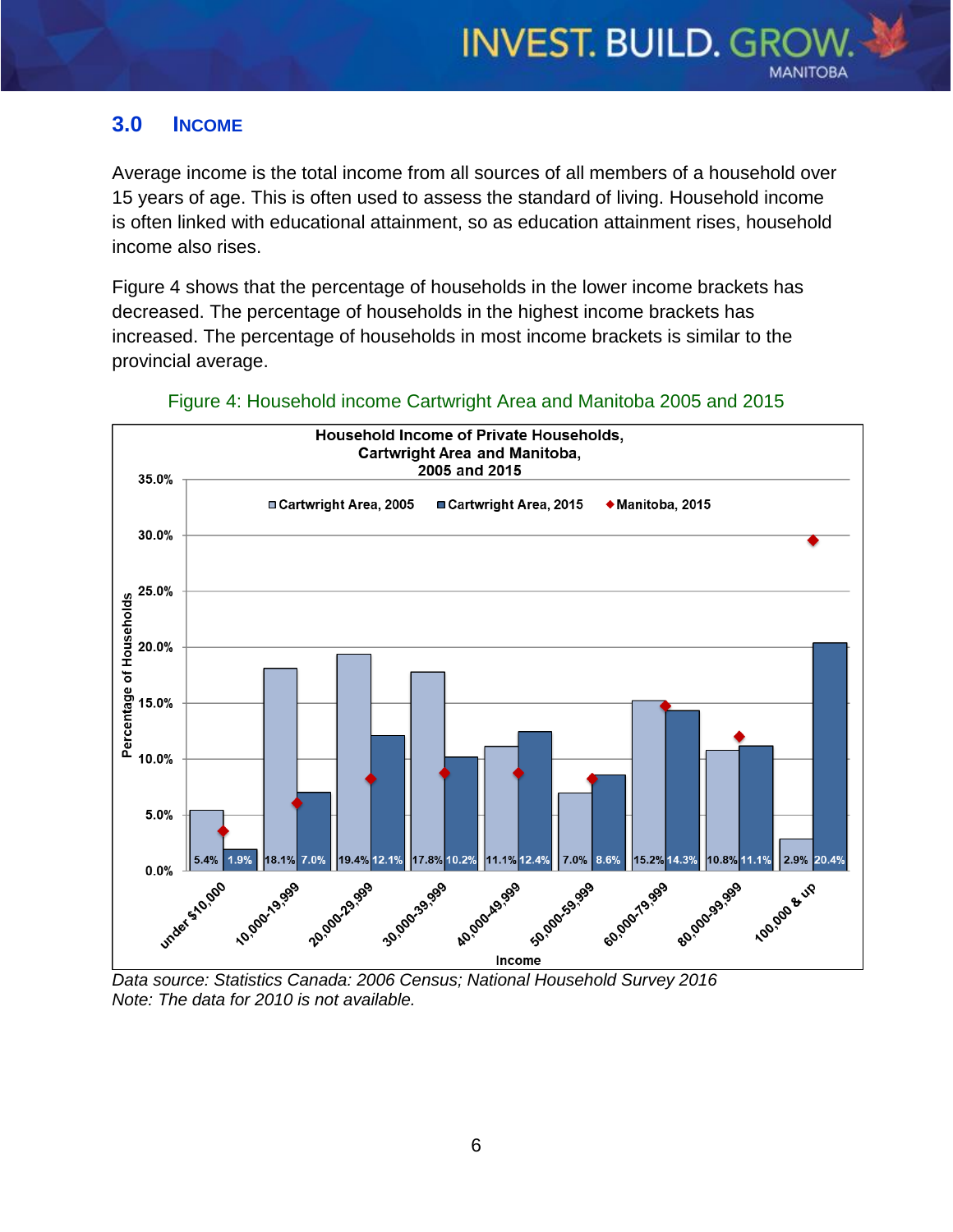## <span id="page-6-0"></span>**4.0 JOBS BY INDUSTRY SECTOR**

The strength and diversity of the labour force can be analyzed by dividing industries into three types:

- the **Primary** sector industries that extract and produce raw materials; for example **Agriculture.**
- the **Secondary** sector industries that change raw materials into goods; for example **Manufacturing.**
- the **Tertiary** sector industries that provide goods and services to business and consumers; for example **Accounting, Retail.**

The **Primary** and **Secondary** sectors are referred to as the **Goods producing sectors**. The **Tertiary** sector is referred to as the **Service sector**. Industries and Jobs are classified by the North American Industry Classification System (NAICS).

In 2019, there were 2,072 jobs in the Cartwright Area. (Emsi 2020.1)

<span id="page-6-1"></span>

## Figure 5: Jobs by Industry Sector, 2019

*Data source: Emsi 2020.1 Note: This chart does not contain all jobs.*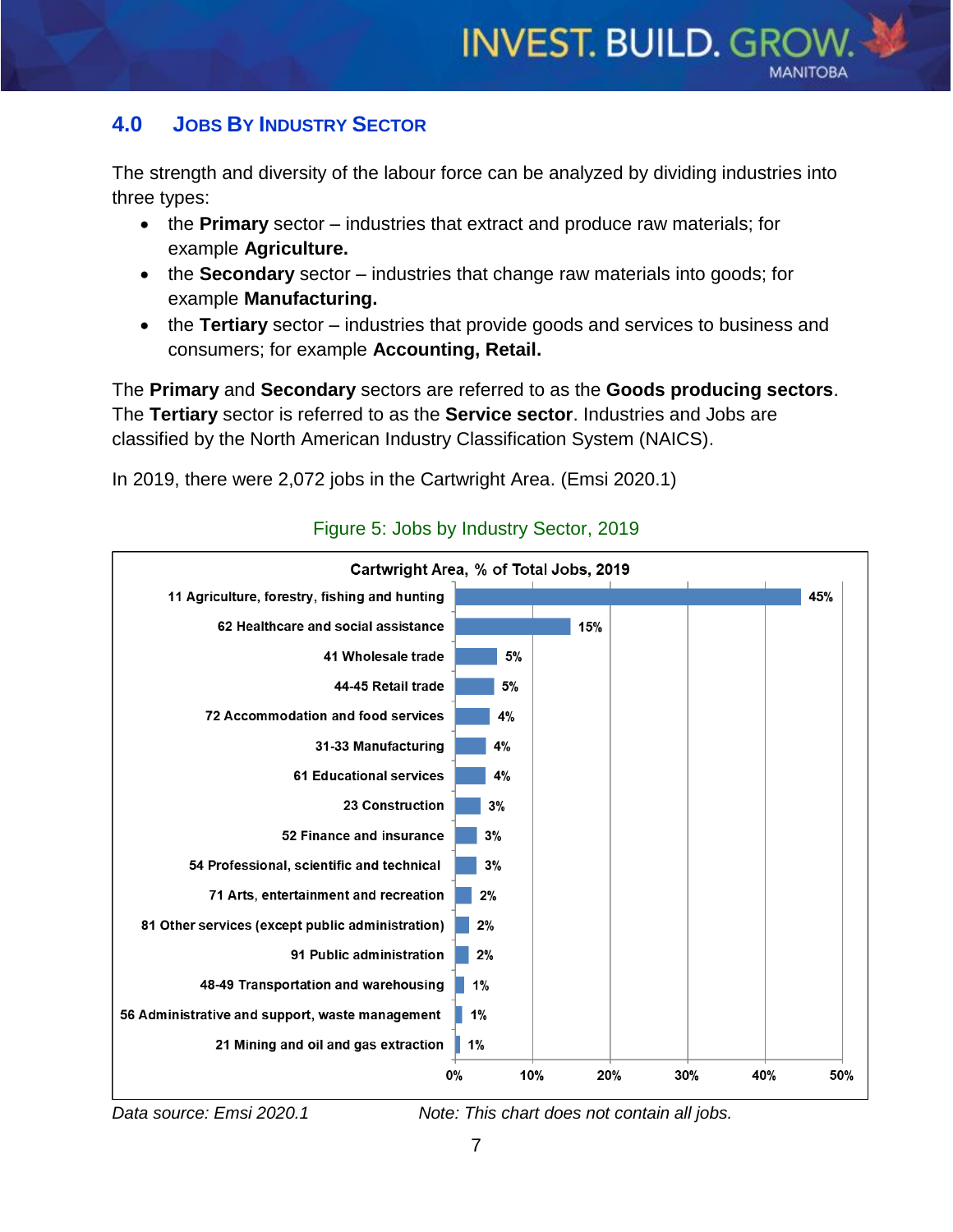Figure 5 shows that:

 46% of the jobs in the region are in the primary sector of **Agriculture, forestry, fishing and hunting and Mining, oil and gas extraction.**

**INVEST. BUILD. GROW.** 

**MANITOBA** 

- 7% of the jobs are in the secondary sectors of **Utilities**, **Construction** and **Manufacturing.**
- 47% of the jobs are in the tertiary sector.
- 21% of the jobs are in sectors traditionally funded by government (**Education, Healthcare**, and **Public administration**).

## <span id="page-7-0"></span>**5.0 JOB CHANGE BY INDUSTRY SECTOR**

Changes in the number of jobs illustrate how the economy of a region is evolving.

<span id="page-7-1"></span>Figure 6 shows that the greatest job gain was in the **Agriculture, forestry, fishing and hunting** sector with a gain of 235 jobs between 2014 and 2019. The sector with the greatest job loss was the **Manufacturing** sector with a lost of 16 jobs between 2014 and 2019.





*Data source: Emsi 2020.1*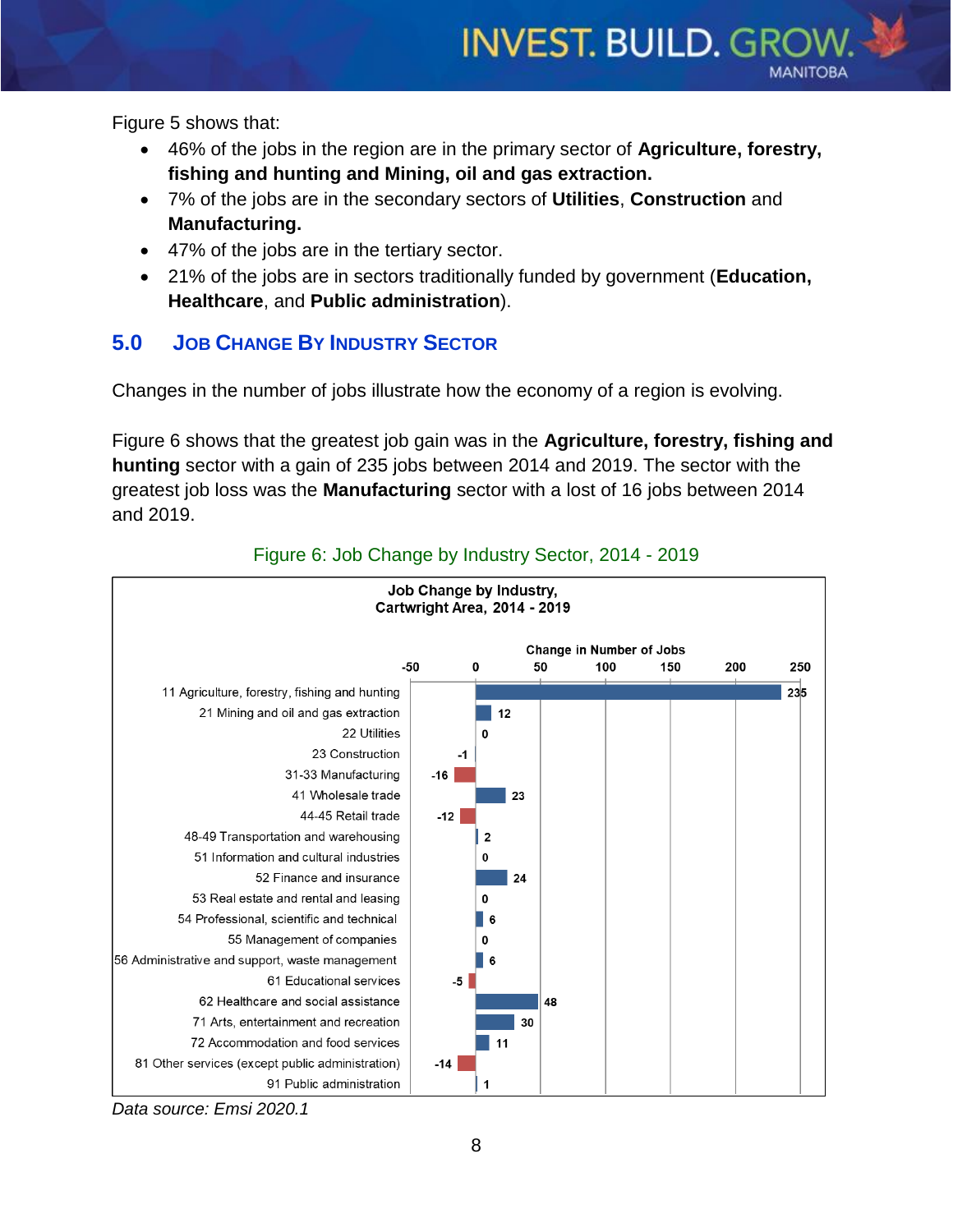<span id="page-8-0"></span>Figure 7 shows that:

In 2019, there were 2,072 jobs in the region, an increase of 356 jobs  $(+20.7%)$ between 2014 and 2019. This compares to an increase of 3.21% for Manitoba.

**INVEST. BUILD. GROW.** 

**MANITOBA** 

- $\bullet$  In the goods producing sectors, there were 1,097 jobs, an increase of 230 jobs (26.6%) from 2014. There was an increase in jobs in the **Agriculture, forestry, fishing and hunting** sector of 235 jobs (34.1%); in the **Mining and oil and gas extraction** sector there was an increase of 12 jobs**;** there are no jobs in the Utilities sector; a decrease in the **Construction** sector by 1 job (-0.8%); and a decrease in the **Manufacturing** sector by 16 jobs (-22.4%).
- For comparison, from 2014 to 2019, Manitoba gained 4.3% (6,102 jobs) in the goods producing sectors.
- In 2019, there were 957 jobs in the service sector, an increase of 119 jobs (+14.2%). This compares to an increase of 5.4% in Manitoba.

|                                                     | <b>Cartwright Area</b>        |                               |                                   |                         |
|-----------------------------------------------------|-------------------------------|-------------------------------|-----------------------------------|-------------------------|
|                                                     | Number of<br><b>Jobs 2014</b> | Number of<br><b>Jobs 2019</b> | <b>Real Change</b><br>2014 - 2019 | % Change<br>2014 - 2019 |
| <b>ALL INDUSTRIES</b>                               | 1,716                         | 2,072                         | 356                               | 20.7%                   |
| <b>Goods Producing Industries</b>                   | 867                           | 1.097                         | 230                               | 26.6%                   |
| 11 Agriculture, forestry, fishing and hunting       | 690                           | 925                           | 235                               | 34.1%                   |
| 21 Mining and oil and gas extraction                | 0                             | 12                            | 12                                |                         |
| 22 Utilities                                        | ~10                           | 0                             |                                   |                         |
| 23 Construction                                     | 104                           | 103                           | -1                                | $-0.8%$                 |
| 31-33 Manufacturing                                 | 73                            | 57                            | $-16$                             | $-22.4%$                |
| <b>Service Industries</b>                           | 838                           | 957                           | 119                               | 14.2%                   |
| 41 Wholesale trade                                  | 58                            | 81                            | 23                                | 39.9%                   |
| 44-45 Retail trade                                  | 124                           | 112                           | $-12$                             | $-9.5%$                 |
| 48-49 Transportation and warehousing                | 22                            | 24                            | $\overline{2}$                    | 8.6%                    |
| 51 Information and cultural industries              | < 10                          | $\overline{0}$                |                                   |                         |
| 52 Finance and insurance                            | 43                            | 67                            | 24                                | 56.6%                   |
| 53 Real estate and rental and leasing               | $\overline{0}$                | $\overline{0}$                | $\overline{0}$                    |                         |
| 54 Professional, scientific and technical           | 31                            | 36                            | 6                                 | 18.9%                   |
| 55 Management of companies                          | $\Omega$                      | $\overline{0}$                | $\overline{0}$                    |                         |
| 56 Administrative and support, waste<br>management  | 12                            | 18                            | 6                                 | 46.8%                   |
| 61 Educational services                             | 97                            | 92                            | $-5$                              | $-5.4%$                 |
| 62 Healthcare and social assistance                 | 260                           | 308                           | 48                                | 18.5%                   |
| 71 Arts, entertainment and recreation               | 28                            | 58                            | 30                                | 106.9%                  |
| 72 Accommodation and food services                  | 71                            | 81                            | 11                                | 15.1%                   |
| 81 Other services (except public<br>administration) | 58                            | 44                            | $-14$                             | $-24.1%$                |
| 91 Public administration                            | 34                            | 35                            | 1                                 | 3.3%                    |
| Unclassified                                        | < 10                          | 17                            |                                   |                         |

#### Figure 7: Real and Percentage Job Change by Industry Sector, 2014 - 2019

*Data source: Emsi 2020.1 Note: Figures may not add up due to rounding.*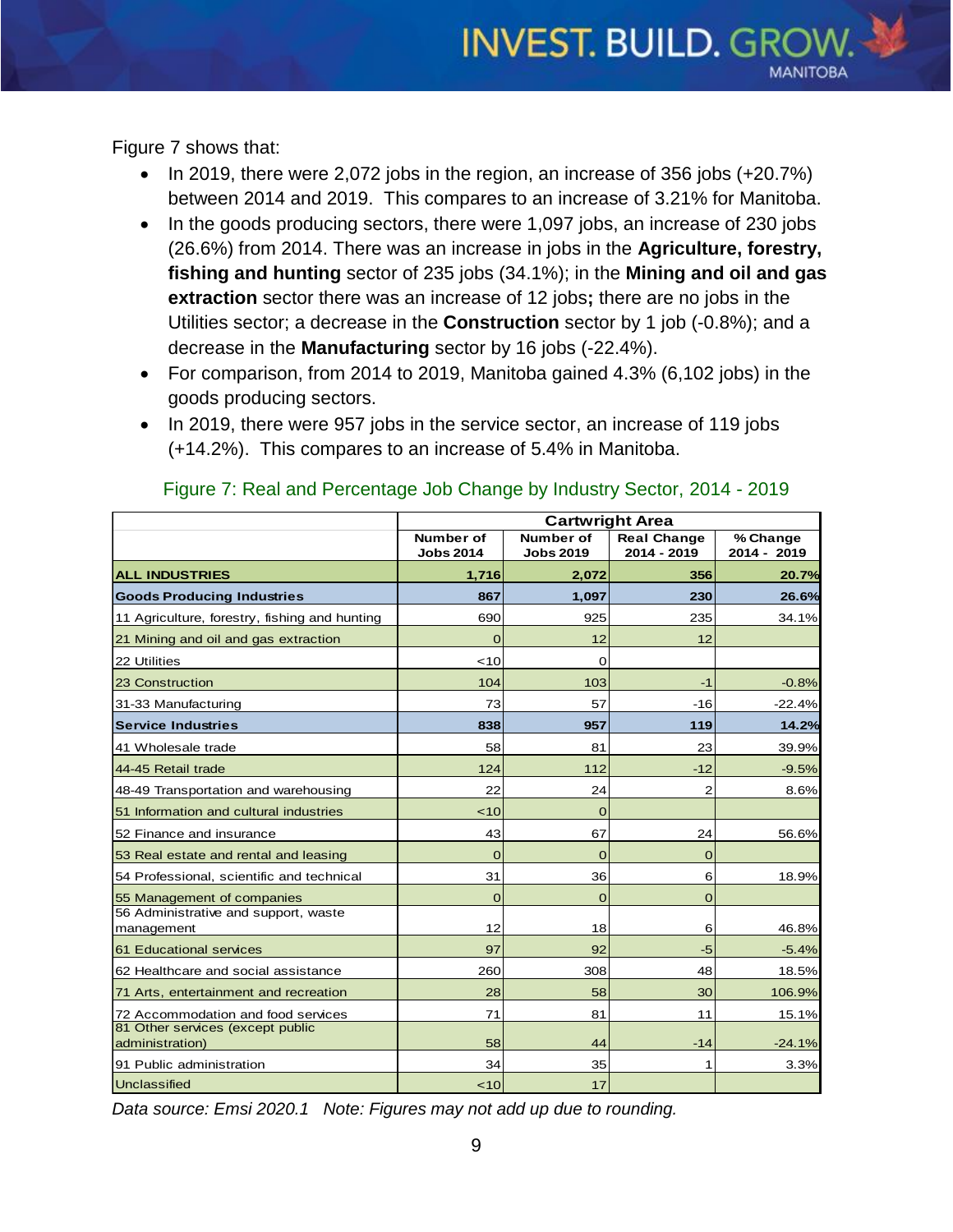## <span id="page-9-0"></span>**6.0 LABOUR BY OCCUPATION**

The term "jobs" refer to positions located within the region. "Labour" refers to the people who work. For example, a teacher lives in one community yet works in another. The job would be counted in the community where the school is located. The occupation would be counted in the community where the teacher lives.

Another way to identify characteristics of a region is to examine the makeup of occupations within the labour force.

<span id="page-9-1"></span>Figure 8 shows that:

- The largest percentage of workers are in the field of **Management occupations**  (37.9%), followed by **Sales and service occupations** (14.6%).
- In Manitoba, the largest percentage of workers are in the field of **Sales and service occupations** (23.4%), followed by **Business, finance and administration occupations** (15.4%).
- The region has a higher percentage than the average of Manitoba in the fields of **Management occupations; Health occupations;** and **Natural resources, agriculture and related production occupations.**



#### Figure 8: Labour by Occupation, 2019

*Data source: Emsi 2020.1*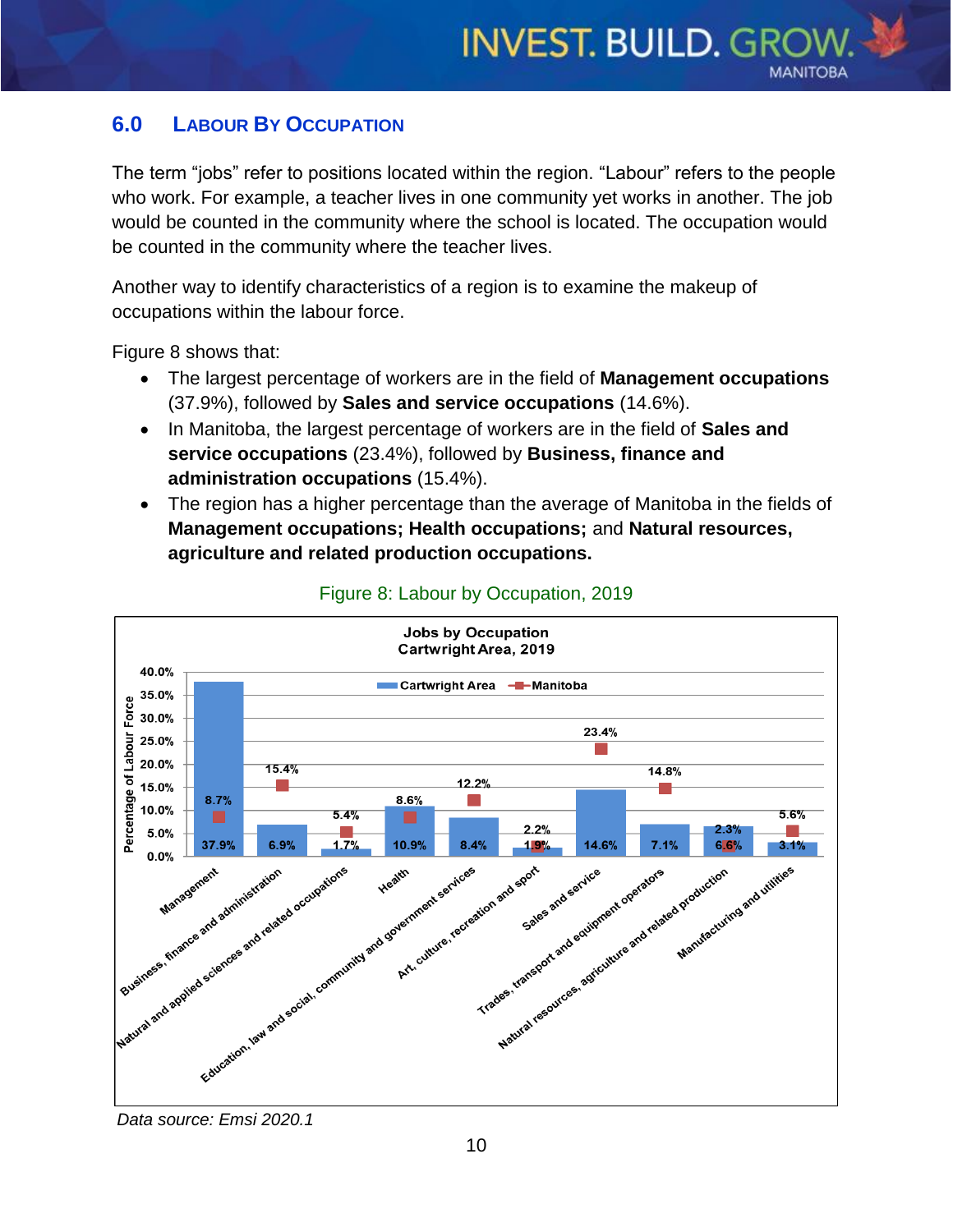<span id="page-10-0"></span>When looking at more specific occupations in the region, Figure 9 shows that:

 The most common occupation is **Managers in agriculture** with 663 people employed, followed by **Nurses aides, orderlies and patient service workers**  with 128 people employed.

**INVEST. BUILD. GROW.** 

**MANITOBA** 

 Ten of the top twelve occupations are usually associated with the tertiary or service sector.



#### Figure 9: Top Twelve Jobs by Occupations in 2014 and 2019

<span id="page-10-1"></span>*Data source: Emsi 2020.1*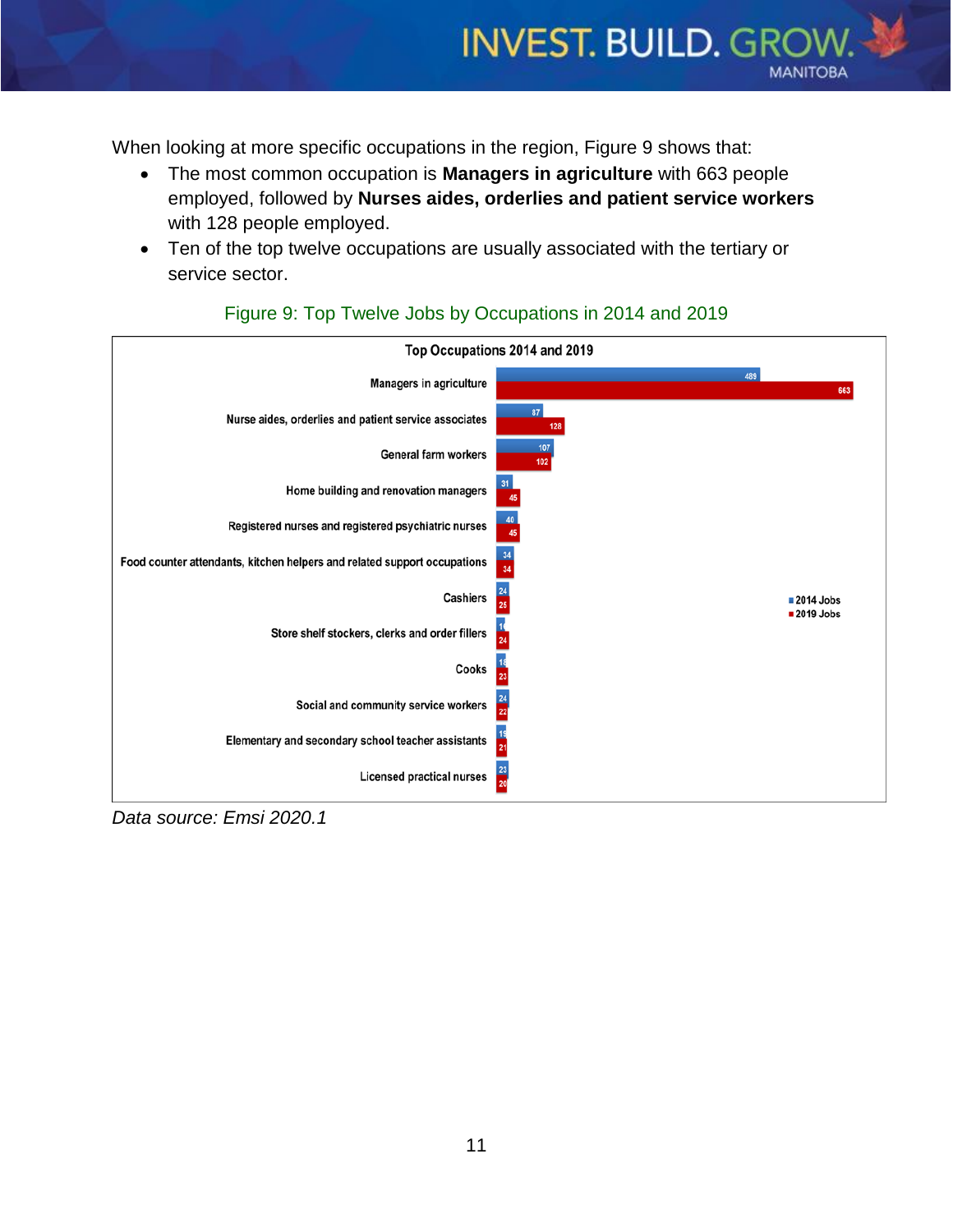## **7.0 BUSINESS BY INDUSTRY SECTOR**

Another perspective in reviewing a regional economy is to determine the number of businesses in the region and the number of people they employ. It is important to note that some businesses are self-employed sole proprietors who do not have employees.

<span id="page-11-0"></span>In 2019, there were 1,084 businesses in the region. (Emsi 2020.1)

Figure 10 shows that:

 Most businesses were in the primary sector of **Agriculture, forestry, fishing and hunting** with 566 businesses and the tertiary sector of **Real estate and rental and leasing** with 139 businesses. There were 72 businesses in the secondary sector of **Construction.**



#### Figure 10: Number of Business by Industry, 2019

*Data source: Emsi 2020.1 Note: this chart does not include all businesses.*